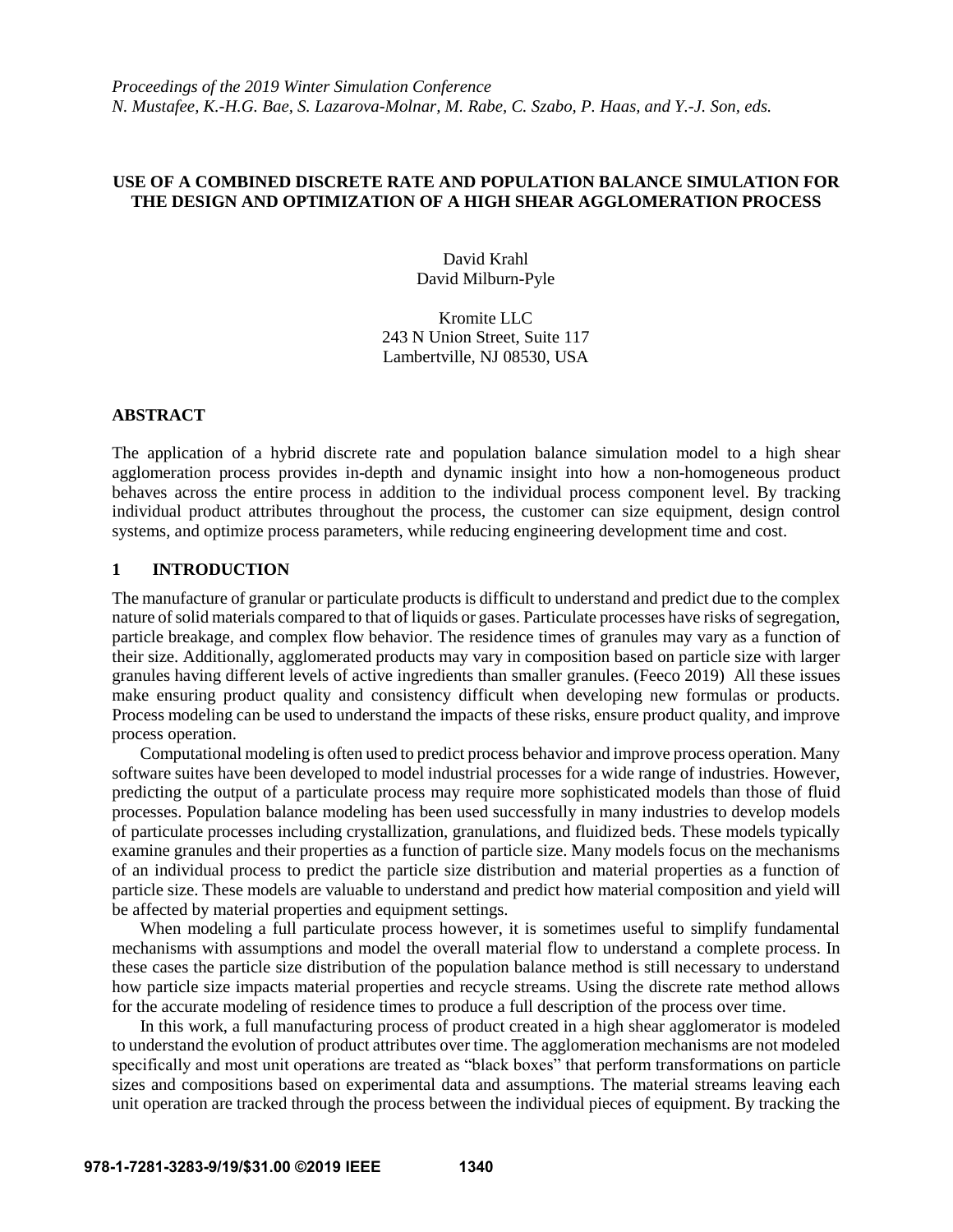material streams of the process, a manufacturing plant can be described in enough accuracy to assist with the development of new formulas. With accurate modeling of residence times and material flow rates, the process can be evaluated for improvements to plant scheduling and operation.

The objective of this work is to produce a working model of the manufacturing facility with sufficient accuracy to simulate the production of a variety of products and process conditions. The completed model is used to evaluate the time required to transition between formulas and the impact of process variability on product attributes. Additionally, the model is used to improve process operations by testing various operator interventions in response to process upset conditions or demand scenarios.

A literature search yielded few previous papers on similar topics. This type of process and its control system have been studied (Mort et al. 2000) and discrete-rate simulation models have existed for two decades (Siprelle 1997), but attributes that can be assigned to the flow are relatively new (Imagine That 2019). While it is possible to add properties to flow without direct software support, it would be difficult to achieve in the context of the requirements of this model. Most population balance models of similar industrial processes focus on unit operations and not the whole process (Vesjolaja et al. 2018; Bárkányi et al. 2013), hence the limited references to related work.

Please note that this model was developed for, and with the direct support of, a global consumer goods manufacturer. Due to the confidential and competitive nature of the production process, no details of the customer or their representatives can be provided. Furthermore, any data included in this paper are strictly representative and for illustrative purposes only, and certain labels on screenshots have been redacted.

### **2 DESCRIPTION OF THE AGGLOMERATION PROCESS**

Agglomeration is the process whereby fine particles of various materials are combined into larger pellets or granules. In its basic form, the process of high shear agglomeration starts with raw materials in a powder form, which are then combined with a binding agent (typically water) in one or more mixers such as pin or paddle mixers. The resultant granules are then dried in a rotary or fluid bed dryer, after which they are screened for size. The absence of a pelletizer in the agglomeration process means that granules leaving the mixer(s) will have a variance in size, mass, and composition. In the screening process, granules that are over-sized are sent to a mill to be broken down to either the correct size or smaller. Agglomerates that are under-sized - either coming from the mixer(s) or the mill - are recycled to the start of the process and reintroduced into the mixer(s) along with the raw materials. Correctly-sized or in specification granules are stored in silos for further processing and packaging. This process is shown below in [Figure 1.](#page-1-0)



<span id="page-1-0"></span>Figure 1: Agglomeration process schematic.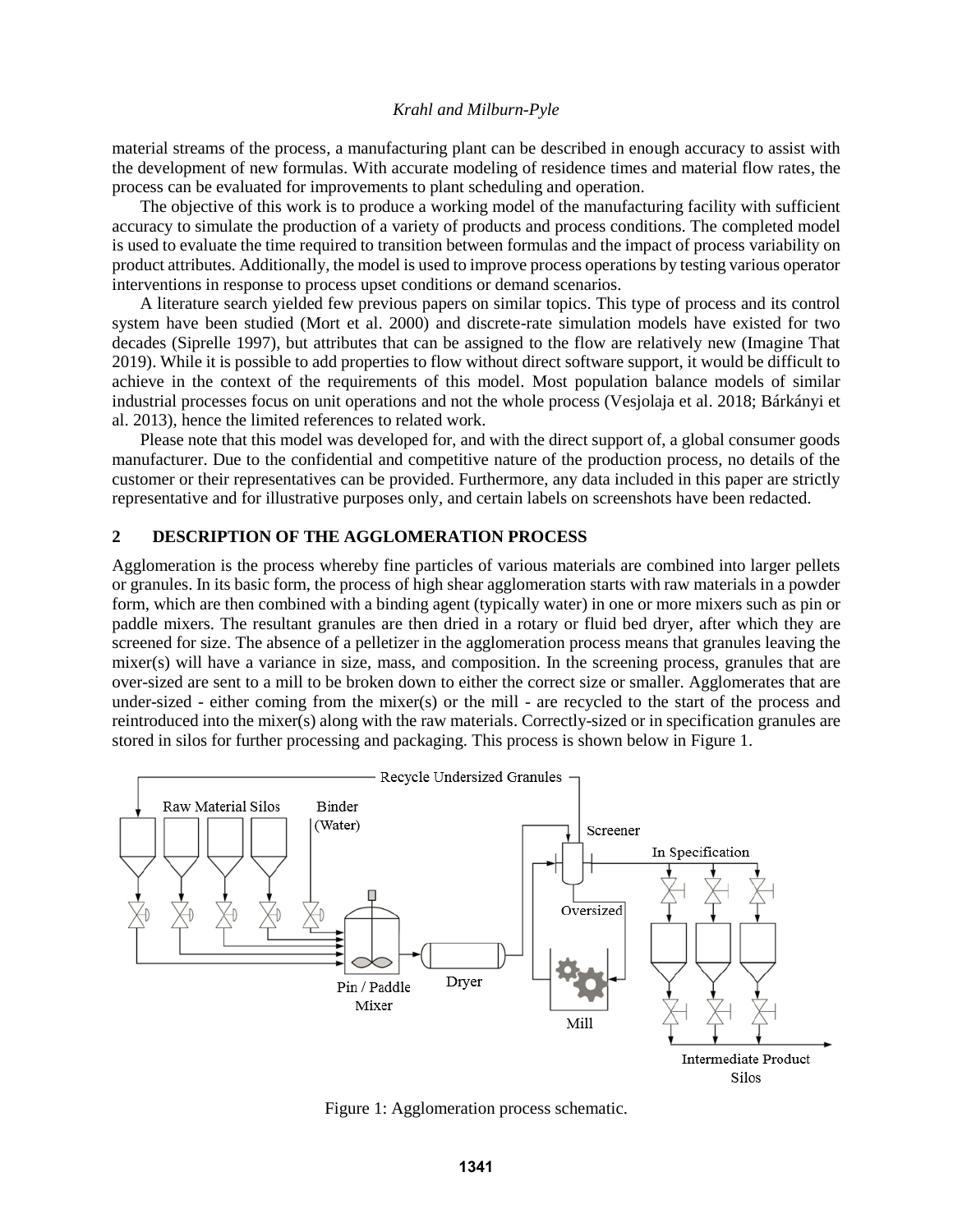### **3 MODEL REQUIREMENTS**

The client had a need to model an end-to-end agglomeration and batching process. Their specific requirements for the model were:

- Record the material composition (mass-based % of each raw material and binding agent) throughout the process in fixed time increments.
- Track product flow rates in all streams (raw materials, binding agent, mixer(s), dryer, screener, mill, recycle, batch silos) throughout the process at discrete time increments.
- Track material provenance, i.e. to be able to identify the granules from each mixer throughout the downstream process. Similarly, if over-sized granules were milled, the resultant granules needed to carry the attribute that they had been processed in the mill.
- Vary granule product composition ("recipe") by changing the raw material flow rates into the mixer(s).
- Introduction of perturbation into the process, such as mixer performance (e.g. increased quantity of over- or under-sized granules than the equipment specification), changes in raw material quality (varying moisture content), and raw material input (variation due to flow control).

The client's objectives for the model were:

- Verify initial process parameters and testing.
- Determine equipment sizing, especially recycle and intermediate-product silos.
- Design the process control logic, with focus on binding agent flow control, and intermediate and batch silo switching.
- Analysis of process fluctuations, and how the impact defined as product "smearing" is carried through the process given the product residence times within equipment or on intermediate conveyors. Specific focus was on process start-up, changes to raw material make-up, and equipment performance.

## **4 MODEL SOLUTIONS**

The agglomeration process was modeled as a hybrid discrete rate/population balance simulation using ExtendSim v9.2. The choice of software / modeling tool was largely driven by the client, as ExtendSim was already part of their installed software suite. This software was well suited to the problem as it had native support for discrete-rate attributes that were used to track the constituents of the agglomerated material. In addition, the built-in database was useful for storing the material flow logs.

Discrete rate was chosen due to the bulk flow of material through the system and the need to process events at specific times such as product changeovers, equipment status changes, and control logic triggers (Krahl 2009). A continuous layer was included to simulate the continuous variability of material in the process.

In this case, attributes of flow and material composition were modeled by events occurring within the process – events such as a change in flowrate, or a change in a material % within the product composition. To achieve the levels of precision required within a reasonable simulation time, a discrete rate model was the best simulation technology for this application.

## **5 MODEL CONSTRUCTION**

At first glance this appeared to be a straightforward system to model. However, the following challenges required a very detailed model to capture all of the aspects of the system behavior. In particular, detailed control logic was necessary to produce the required material quality.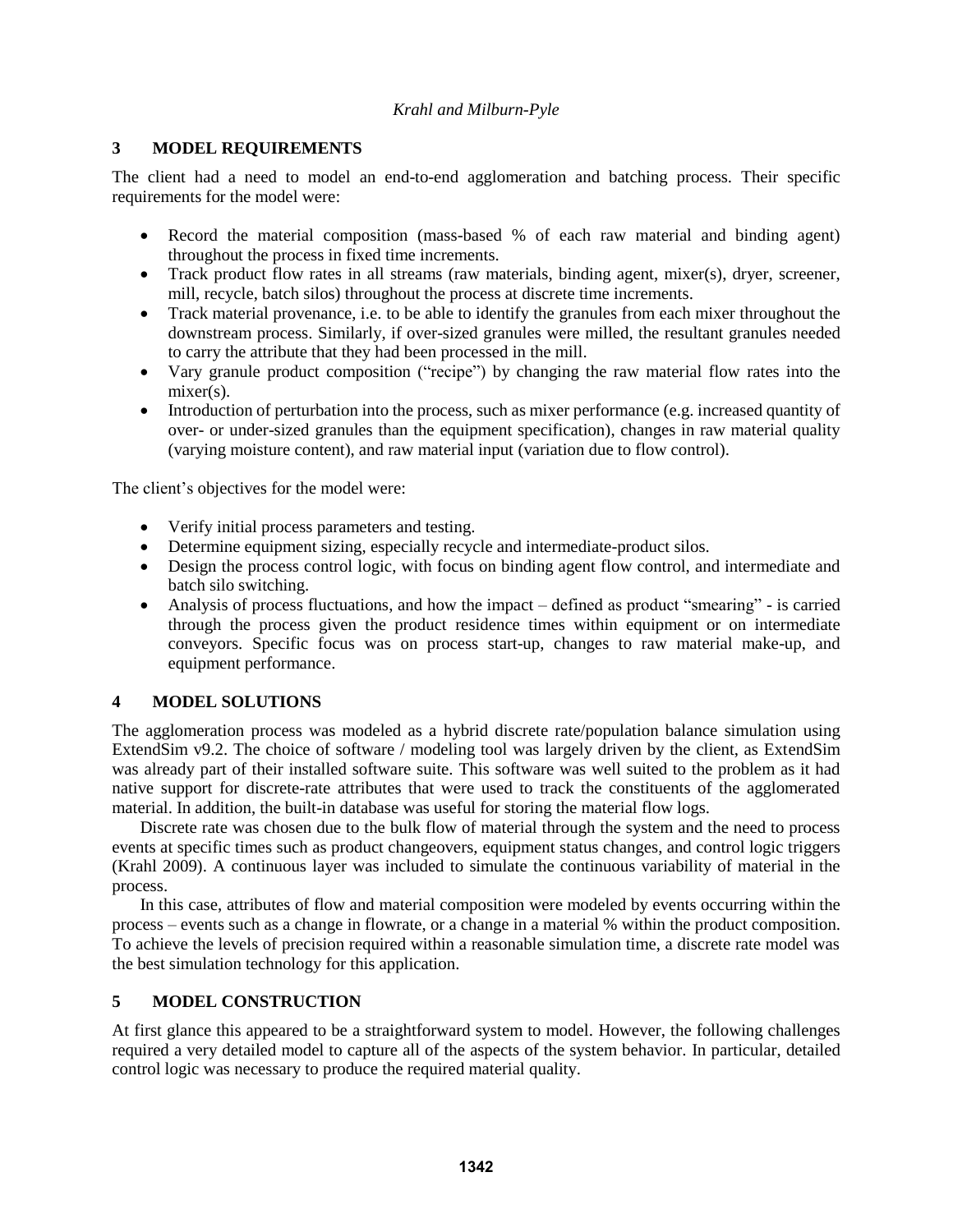#### **5.1 Process variability**

There are a number of sources of variability in the process. These pose challenges in producing a homogeneous product. Because this variability is continuous, it was necessary to sample random distributions at regular intervals. The following contribute to process variation:

- Moisture content: The moisture content of the raw material varies over time (e.g. bulk deliveries into the raw material silos), which impacts the flow rates of the raw materials and binder into the mixer(s).
- Raw material rate variability: The rate at which raw material arrives varies over time due to tolerances in conveyor-based flow control.
- Mixer performance varies producing different particle sizes: Due to wear, operating speed, and other factors, the mixer may produce different distributions of material size and composition over time.
- Composition of recycle stream: The makeup of the material leaving the mixer(s) varies by particle size. Larger granules will tend to have more of one ingredient than smaller granules. Because the small and large granules are unacceptable in the final product, they are recycled and either reduced in size (large granules) or re-agglomerated (small granules). This recycling with different component proportions affects the composition of the product as it moves through the system.

# **5.2 Mixer**

The mixer(s) were each modeled as a series of 3 Merge blocks that combined the flow in proportions dynamically calculated by the simulated control system to account for the raw material "recipe" composition, the recycle of under-sized granules, and the binder flow (calculated off the moisture condition of the raw materials). Functionality was included to allow for a degradation of mixer performance (mass flow throughput), and also to vary the amount of recycled material (based on the recycle silo level).The mixer was naturally modeled.

A fundamental outcome of this type of agglomeration process is that the granules leaving the mixer(s) vary in size, composition, and mass, as can be seen in [Figure 2.](#page-3-0) While this was not an issue with modeling the mixer(s), it has a significant impact on the downstream process.



Figure 2: Illustration of agglomerate variability.

## <span id="page-3-0"></span>**5.3 Dryer**

As mentioned above, the nature of the high shear agglomeration process is that there is a variance in size, mass, and composition of the granules leaving the mixer(s). When introduced to a constant-airflow rotary or fluid bed dryer, these variations result in non-homogeneous material flow rates and some granules travel faster or slower than others through the dryer. This poses a challenge when modeling the residence time of material in the dryer and becomes significant when the process is in transition from one state to another.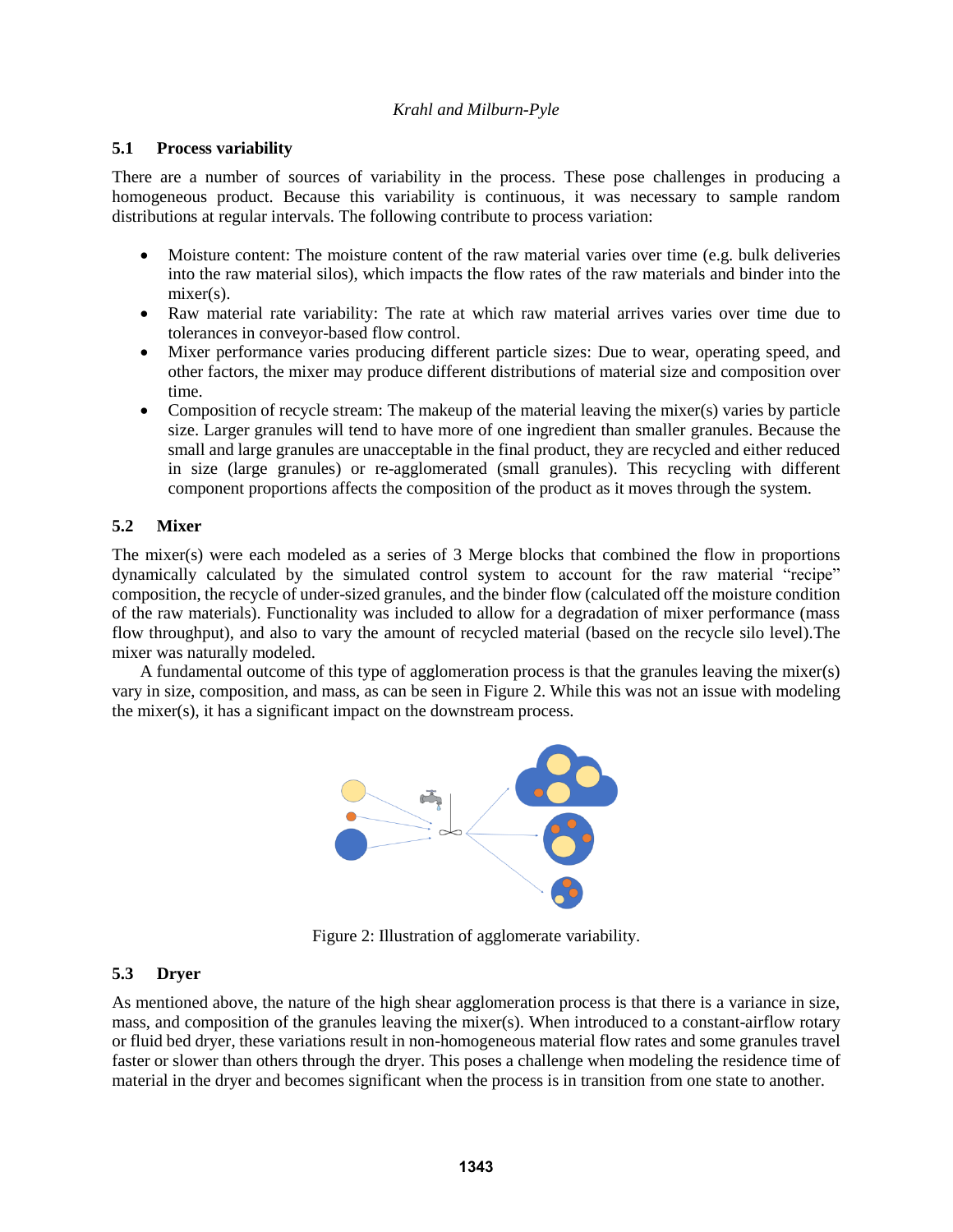To model this behavior, it was necessary to introduce a virtual screener between the mixer(s) and the dryer. While the physical screener is situated downstream of the dryer, in the simulation environment it was introduced at the exit from the mixer(s). Laboratory testing had determined a distribution of granule sizes exiting the mixer(s), which could be grouped into seven streams of increasing size, each with a different residence time in the dryer as shown in [Figure 3.](#page-4-0) The dryer could then be modeled as having seven parallel streams, each with a Convey Flow block at operating at a different speed, representing the different speeds at which the larger or smaller granules were carried through the dryer. Each stream also simulated the drying process, as water was removed from the granules to a user set-point.

By modeling the behavior of each granule stream individually, it was possible to track the composition of the product leaving the dryer, and to identify the impact of process changes (product "smearing"). This was important in tracking the makeup of the final product, particularly during start-up or after a product change-over occurred.



Figure 3: Dryer model.

#### <span id="page-4-0"></span>**5.4 Screener**

The physical screener was modeled by mathematically recombining the flow of material based on the proportion of the various particle sizes as they exited the dryer and the mill. Of the seven particle sizes tracked, there were three different paths based on the particle diameter. Two particle sizes were classified as large, three as medium, and two as small. Only the medium-sized granules were useful for final production. The small granules are mixed back with the raw material and re-agglomerated and the large granules are processed through a mill to reduce their size.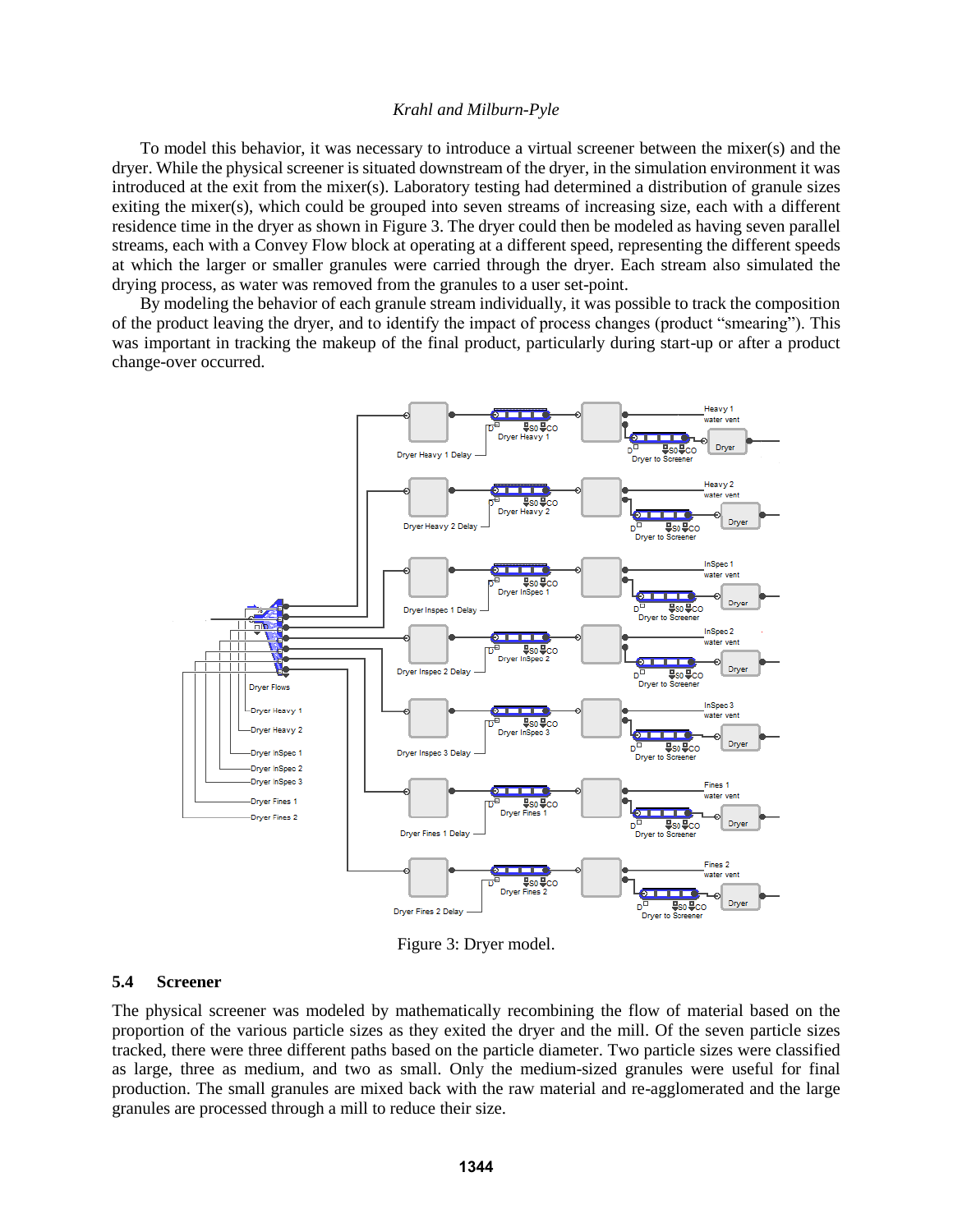### **5.5 Mill**

The function of the mill is to reduce the size of over-sized granules to in-specification or to under-sized granules. The agglomerates leaving the mill return to the screener, where, along with product from the dryer, the correctly-sized granules pass to the intermediate product silos, and the under-sized granules are recycled. A key modeling criteria was that the over-sized granules are not broken down into smaller granules of the same composition as the original granule. The granules differ by size, mass, and composition, and hence will have different residence times within the mill. Like the dryer, the mill had to be modeled as having five individual product streams, with individual Convey Flow blocks. Note that the largest granules or "heavies" do not leave the mill. Holding tanks were added as a model validation feature. As the only size granules that were leaving the tank were "fines" and "inspecs", if these heavy tanks were not empty at the end of the simulation, there was a problem with the calculation. This can be seen in [Figure](#page-5-0)  [4](#page-5-0) below.



Figure 4: Mill model.

## <span id="page-5-0"></span>**5.6 Control System**

One of the model purposes was to assist in the design of the control system for the agglomeration process. There were four areas where the control system was addressed. These all contributed to the production of the proper quality of the final product.

#### **5.6.1 Binder injection into the mixer(s)**

Based on the moisture content of the raw materials and a moisture setpoint for agglomerate leaving the mixer(s), logic was included in the model to control the input flow rate of the binder into each mixer. This logic not only ensured the correct product mass flow downstream of the mixer(s), but also quantified the volume flow of binder required across varying process parameters. The logic was tested by adding a normal distribution of variability to the raw material moisture content and then monitoring the mixer exit conditions.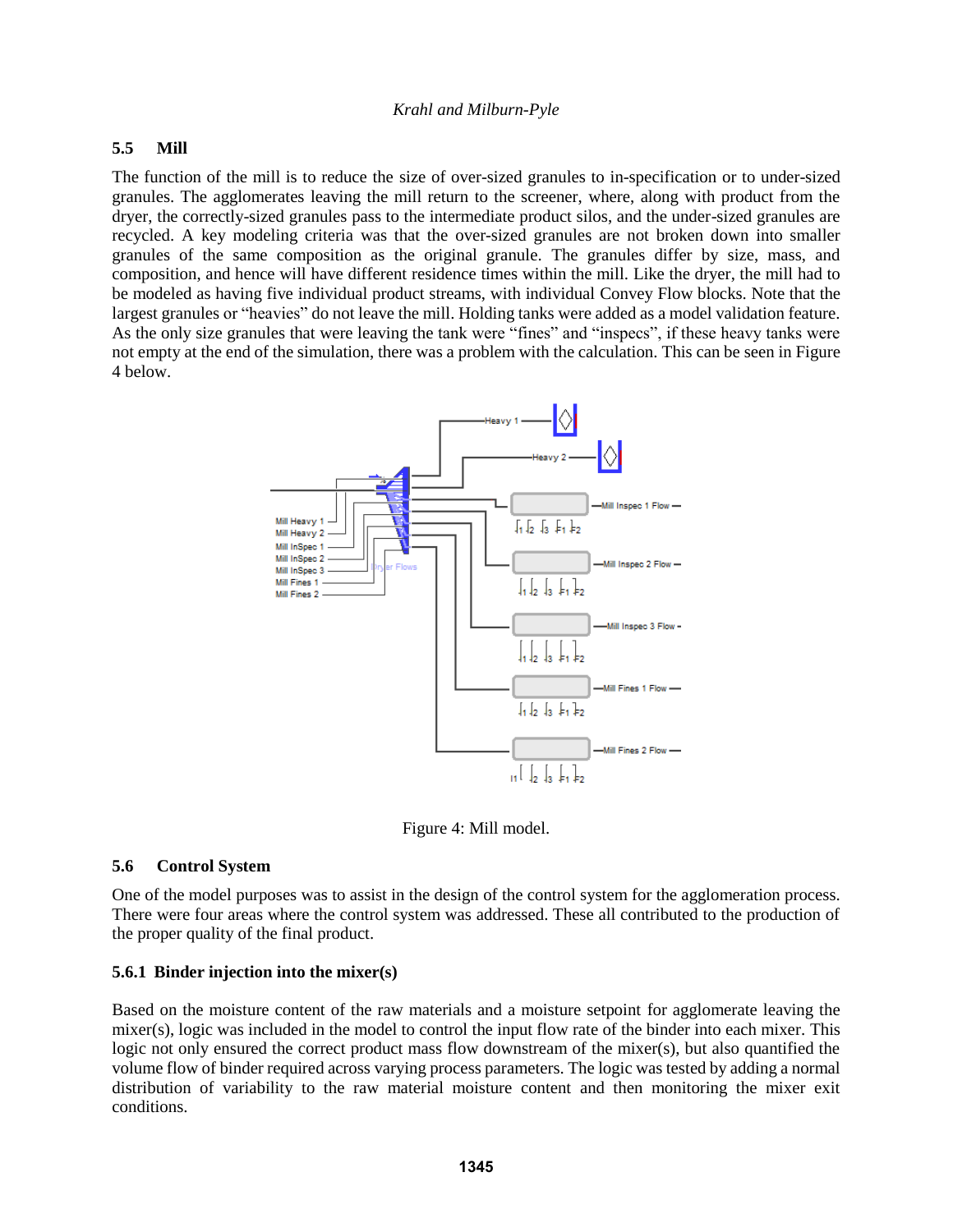# **5.6.2 Moisture removal in the dryer**

Just as the binder is added to the process in the mixer(s), water is removed in the dryer. Again, logic was added to determine the moisture to be removed in the dryer for each of the 7 product streams, such that the moisture levels matched a set point. This calculation provided insight to the volume of water to be removed – required for specifying the dryer size and performance – as well as setting the correct attribute values for the product downstream of the dryer.

# **5.6.3 Recycle silo level control**

Depending on the performance of the mixer $(s)$ , the quantity of undersized granules being recycled will vary. If the distribution of granule sizes leaving the mixer(s) has more under- or oversized granules than design, the recycle flow rate will be greater than design, and this is managed through control of level in the recycle silo. Logic in the model controls the recycle silo level against a setpoint target level, by varying the amount of recycled granules that are reintroduced to the mixer(s).

## **5.6.4 Batch management**

The final product from the production process was a blend of granules of two different material compositions (two "recipes"). This meant that the simulation needed the ability to switch between two preset raw material % inputs to the mixer(s). The corresponding downstream impact was the need for an intermediate product silo into which granules would be filled during the "recipe" change-over period. The model included time-based batching logic to account for changes in "recipe". The times for the logic were set by running the simulation and determining how long product had to be filled into the intermediate silo until the new product recipe had been carried through the entire process.

## **5.7 Attributes**

The agglomeration process and the customer requirements resulted in a significant number of attributes to track. Assuming the process had three raw materials and a binding agent, the simulation has to then track the flow rate and % composition of the four materials. However, on exiting the mixer, the model diverges into seven streams of different size and composition. Furthermore, the model diverges again as over-size streams are milled to size. If a second mixer is allowed, the model is then tracking 28 combinations of the flow rate and four properties or 140 attributes and calculating the total streams for another 25 records. [Table](#page-6-0)  [1](#page-6-0) shows the structure of the information stored per flow. These flows are tracked in multiple places in the model. Note that the values in this table are for illustrative purposes, the actual data is proprietary.

<span id="page-6-0"></span>

| #              | <b>Granule</b><br><b>Size</b> | <b>Mixer</b><br><b>Number</b> | Output<br>from a<br>Mill | <b>Mass</b><br><b>Flow</b><br>Rate | <b>Material</b><br>$1\%$ | <b>Material</b><br>$2\%$ | <b>Material 3</b><br>$\frac{0}{0}$ | Water % |
|----------------|-------------------------------|-------------------------------|--------------------------|------------------------------------|--------------------------|--------------------------|------------------------------------|---------|
| 1              | Total<br>Stream               |                               | N <sub>0</sub>           | 73.0                               | 11.0                     | 71.7                     | 2.4                                | 15.0    |
| 2              | Size 1                        |                               | N <sub>o</sub>           | 2.3                                | 5.2                      | 77.7                     | 2.1                                | 15.0    |
| 3              | Size 2                        |                               | N <sub>0</sub>           | 3.8                                | 5.3                      | 77.6                     | 2.1                                | 15.0    |
| $\overline{4}$ | Size 3                        |                               | N <sub>0</sub>           | 25.1                               | 10.8                     | 72.1                     | 2.1                                | 15.0    |
| 5              | Size 4                        |                               | N <sub>0</sub>           | 25.8                               | 10.6                     | 71.9                     | 2.5                                | 15.0    |
| 6              | Size 5                        |                               | N <sub>0</sub>           | 5.0                                | 10.3                     | 72.3                     | 2.4                                | 15.0    |
| 7              | Size 6                        |                               | N <sub>o</sub>           | 5.5                                | 15.7                     | 66.6                     | 2.7                                | 15.0    |

Table 1: Database representation of flow properties.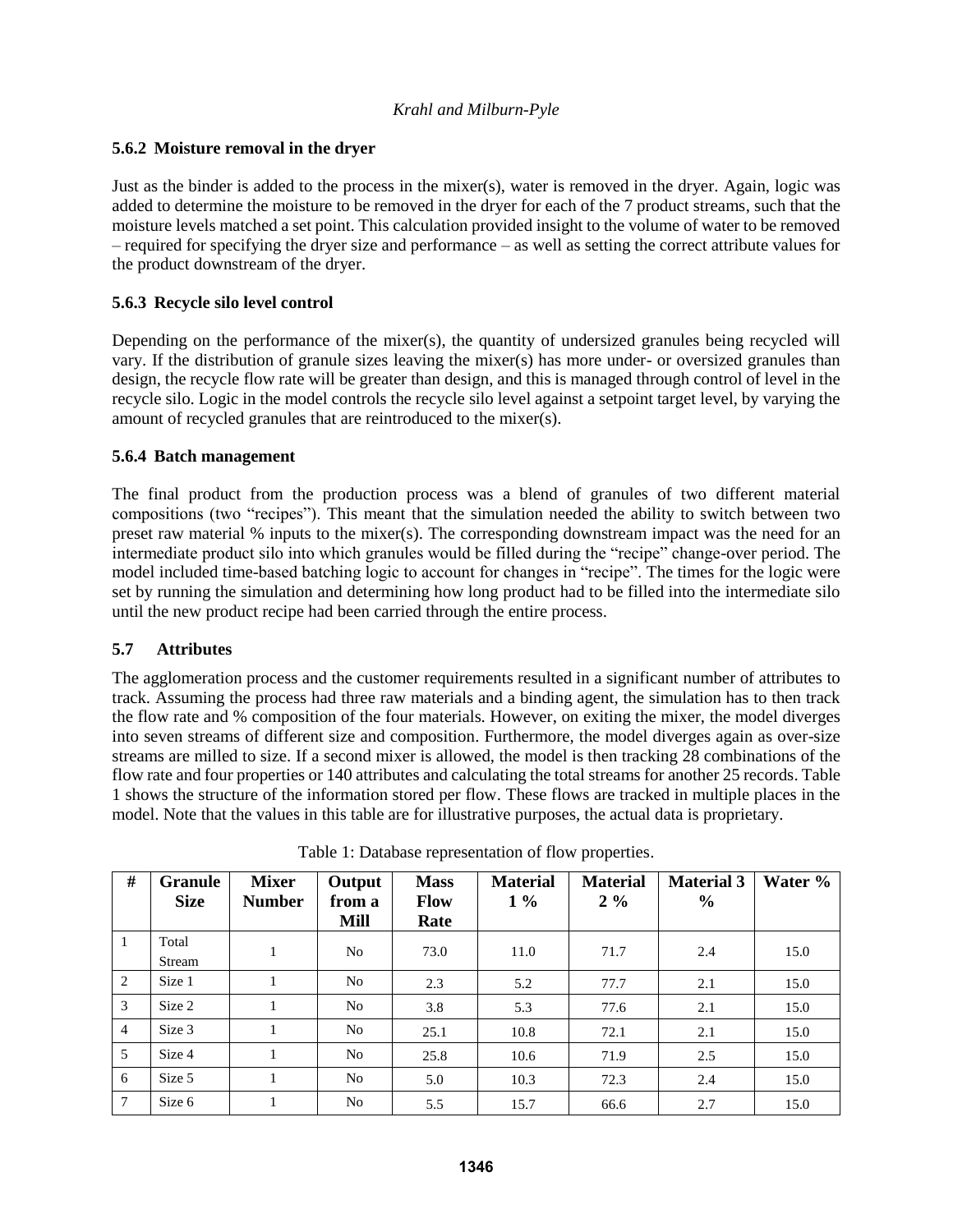| 8  | Size 7                         |                | No                       | 5.5     | 15.7 | 66.6            | 2.7 | 15.0 |
|----|--------------------------------|----------------|--------------------------|---------|------|-----------------|-----|------|
| 9  | Total<br>Stream                | 2              | No                       | 73.0    | 11.0 | 71.7            | 2.4 | 15.0 |
| 10 | Size 1                         | $\overline{2}$ | No                       | 2.3     | 5.2  | 77.7            | 2.1 | 15.0 |
|    | $\cdot$                        | $\cdot$        | ۰                        | $\cdot$ | :    | ٠<br>$\epsilon$ |     |      |
| 30 | Size 5                         | 2              | Yes                      | 1.3     | 10.3 | 72.3            | 2.4 | 15.0 |
| 31 | Size 6                         | 2              | Yes                      | 1.4     | 15.7 | 66.6            | 2.7 | 15.0 |
| 32 | Size 7                         | 2              | Yes                      | 1.4     | 15.7 | 66.6            | 2.7 | 15.0 |
| 33 | Total of all<br><b>Streams</b> |                | $\overline{\phantom{0}}$ | 183     | 11.0 | 71.7            | 2.4 | 15.0 |

A combination of database tables and flow attributes were used to track the proportion of each component as well as the previous path that the material had passed through. A total of 140 attribute values needed to be tracked for the material flow as it passed through the system. The flow attributes were used where there was a time delay for the material (conveyors) and the existing attribute structure could be utilized. In other places, a database table was used as it led to more efficient model performance.

A custom block was created to calculate the component proportions. This provided an easy-to-use interface to select the appropriate function and tables for a specific point in the model. [Figure 5](#page-7-0) shows the user interface that was developed to set, update, and append the properties of the flows. Database tables were used to store the proportions of the different materials. Once the block had been programmed, making the calculations at different points in the model required selecting database tables and the appropriate options for that point in the model. This reduced model building and verification time.

| [672][41] Calculate Components             |            | ×<br>同<br>0 |
|--------------------------------------------|------------|-------------|
| Unit operation table:                      | Components | 13          |
| Unit operation information table:          | <b>PSD</b> | 12<br>IJ    |
|                                            |            |             |
| $\nabla$ Set<br>number:<br>l1              |            |             |
| $\Box$ Set mill:                           |            |             |
| Select mode                                |            |             |
| $\nabla$ Apply particle size distribution: |            |             |
| $\Box$ Append tables                       |            |             |
| Update total Flows                         |            |             |
|                                            |            |             |
| Help                                       |            |             |

Figure 5: Block to calculate component properties.

<span id="page-7-0"></span>A requirement was to log the status of the system at set intervals. This was achieved by adding equations, scheduled to calculate at every interval, that write the current flow status to a database table. A hierarchical block was created that encapsulated these equations and parameterized them such that only the particle size and mill status were entered to record the flows. This hierarchical block was placed at various locations in the model to record the flow status. Utilization of a single, parameterized hierarchical block in multiple locations improved the model construction time, reliability, and maintenance. [Figure 6](#page-8-0) shows the structure of the hierarchical block. Note the popup menus for selecting the granule size and mill status. In the final version of the model, five minutes was used as the calculation and recording interval.

This interval was deemed by the client to have the appropriate level of detail based on the performance of the actual process.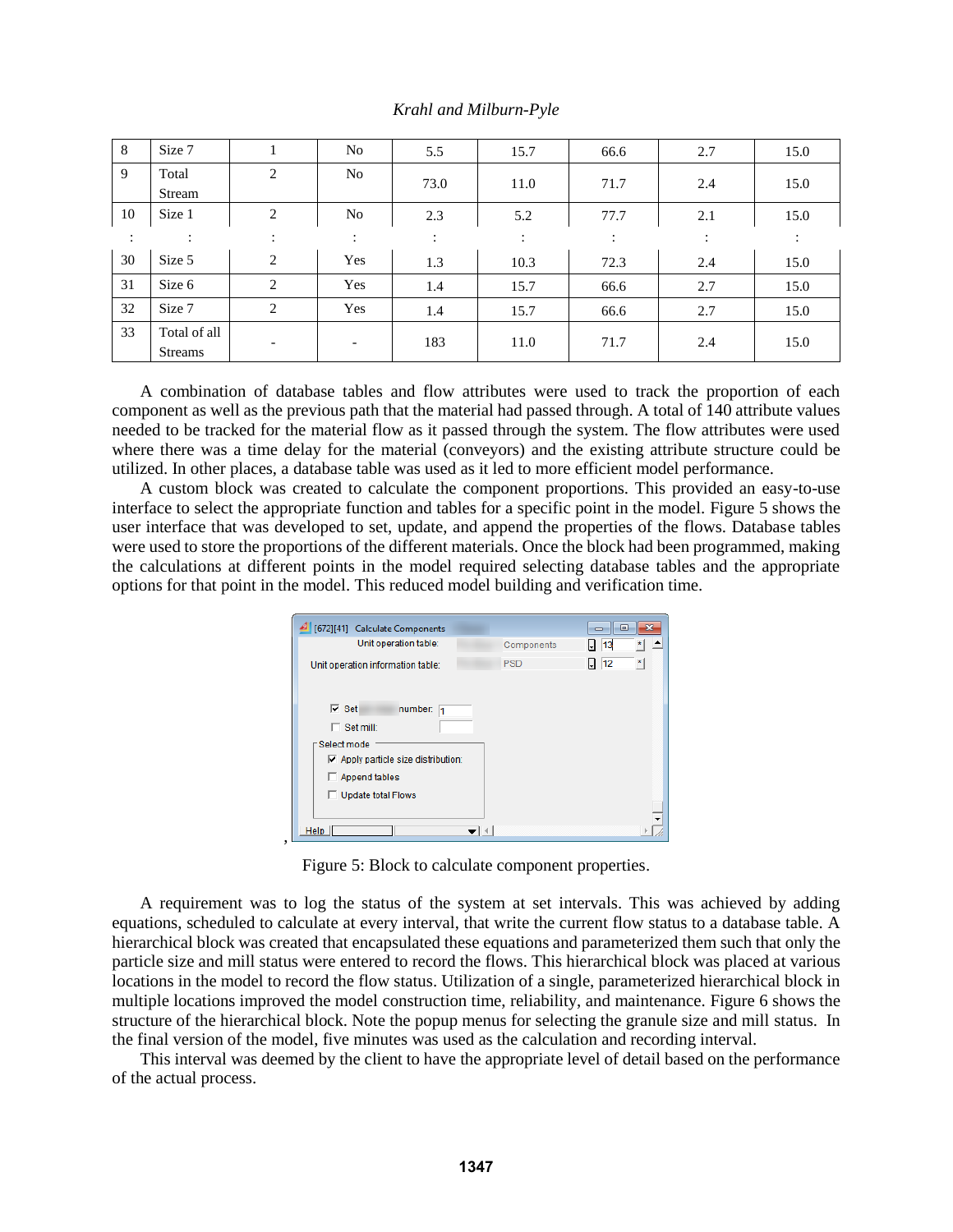*Krahl and Milburn-Pyle*



Figure 6: Hierarchical block writing material properties.

## <span id="page-8-0"></span>**5.8 Model Accuracy and Performance**

The client had previously developed a proof of concept model in Excel, and this, along with experimental data, was used to validate the ExtendSim results across the model given specific input and operating conditions. The ExtendSim model could then be run to analyze the process under more rigorous conditions, process upsets, and longer cycle times.

High sampling frequency and small changes in composition of material led to large number of layers of material in the tanks and Convey Flow blocks that needed to be tracked by the software. Performance was improved significantly by storing the component information in database tables and only using the built-in attributes when absolutely necessary. Additional performance improvements were gained by rounding the component proportions to fewer significant digits (5) so that fewer layers were necessary to track the material. The rounding level did not significantly affect the quality of the results.

When running the model for the "full" process – from raw material tanks to finished batched product, and with empty intermediate tanks and conveyors – the model takes ~15 minutes to simulate a 180 minute production cycle. However, when testing specific operating conditions and modes as specified in the customer's design protocol, it was possible to reduce this time by only running the relevant processes within the model.

## **6 CONCLUSIONS AND RECOMMENDATIONS**

The process model is capable of tracking all the material attributes throughout the process flow. Material streams from different mixers combine together and create the agglomerated product with the properties expected based on experimental work. The model is able to produce all necessary recipes with different raw material combinations. Variability in the process is investigated by examining the limiting steady state cases based on mixer yield and recipe range to determine which operational areas will lead to a process failure.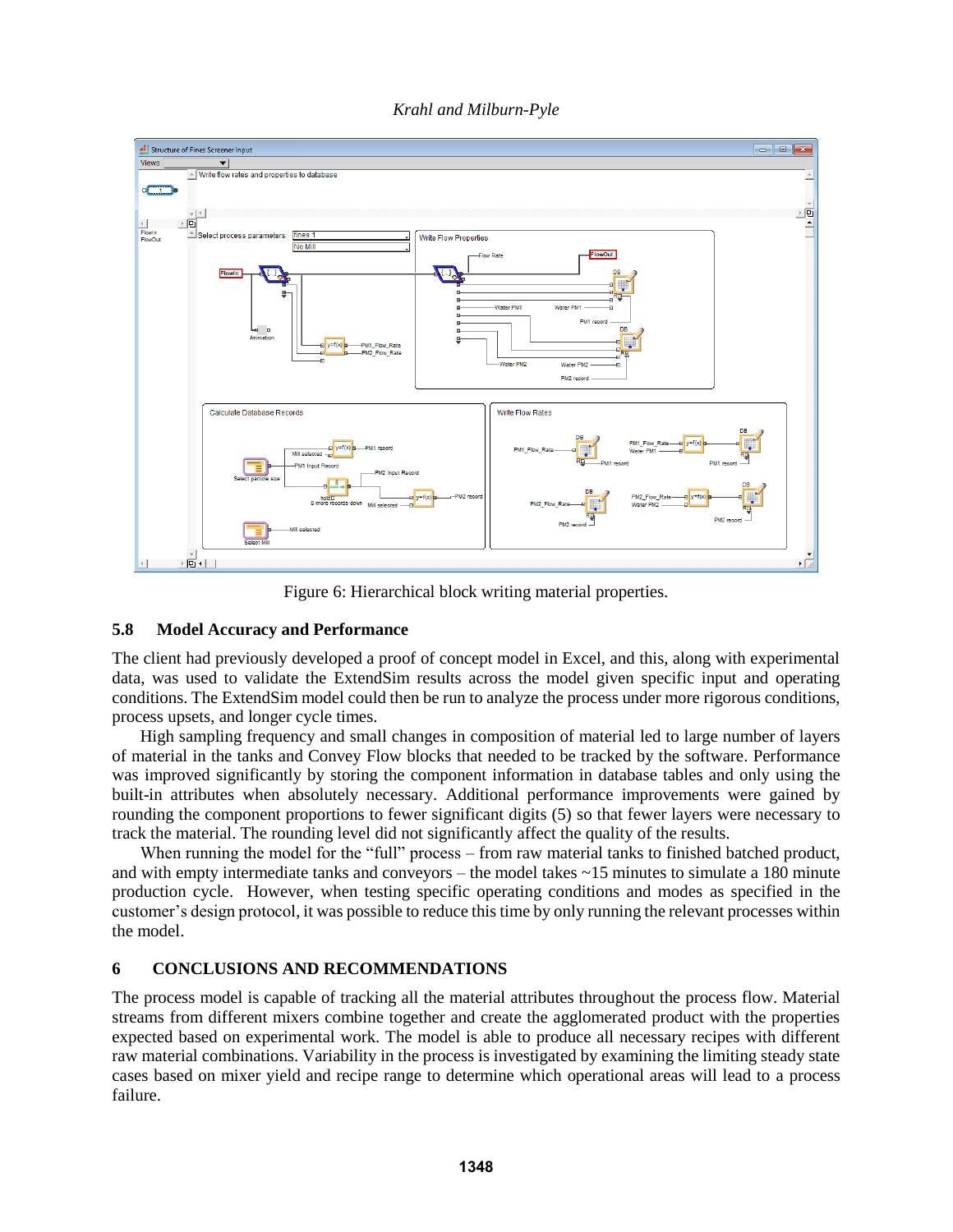#### **6.1 Dryer Residence Time**

The effective modeling of the dryer residence time distribution is clearly demonstrated in [Figure 7.](#page-9-0) The figure depicts the cumulative residence time of dryer based on the dryer inlet material feed. The smallest material exits the dryer first at 4.5 minutes. Each additional size bin then exits the dryer after the next specified interval of 3 minutes each. After 22.5 minutes all material is exiting the dryer and the total flow rate has achieved its final value. The series does not converge to 1 as a final value because the dryer removes moisture from the product. The difference between the final amount of material exiting the dryer versus the dryer input depends on the water added in the mixer recipe.



Figure 7: Dryer residence time cumulative distribution based on dryer material feed.

<span id="page-9-0"></span>Validation of the dryer residence time is based off of experimental observations of different particle sizes. With a fixed dryer design, the residence time distribution cannot be changed without changing materials or particle size. The difference in particle size will impact recipe switches as materials from a set point change will smear in the dryer. Small particles from the new set point mix with large particles of the previous set point. This effect is innate to the process and must be accounted for in any plant operation scenario.

## **6.2 Recipe Transition**

Transitioning from one mixer recipe to another will introduce a step change that must propagate through the process. The process will require time to converge the product stream when switching between recipes with different levels of active ingredients. [Figure 8](#page-10-0) describes the level of one active ingredient in product stream exiting the screener headed to material storage silos. The first recipe with high active ingredient at a level of 1 is run from time 0 to 300 minutes. At 300 minutes, the mixer is switched to a recipe with no active ingredient. The new recipe exits the screener several minutes later causing a rapid drop in the level of active. The active level then continues to decrease as the active material that was built up in the recycle loop is purged from the process.

The total transition time is the time between when the product no longer has enough material to be acceptable as the initial recipe and the time when the process has not purged out enough active in the recycle to be considered a zero active ingredient product. The transition time is dependent on the amount of recycle in the process, the magnitude of the set point change, and the particle size distribution of the process.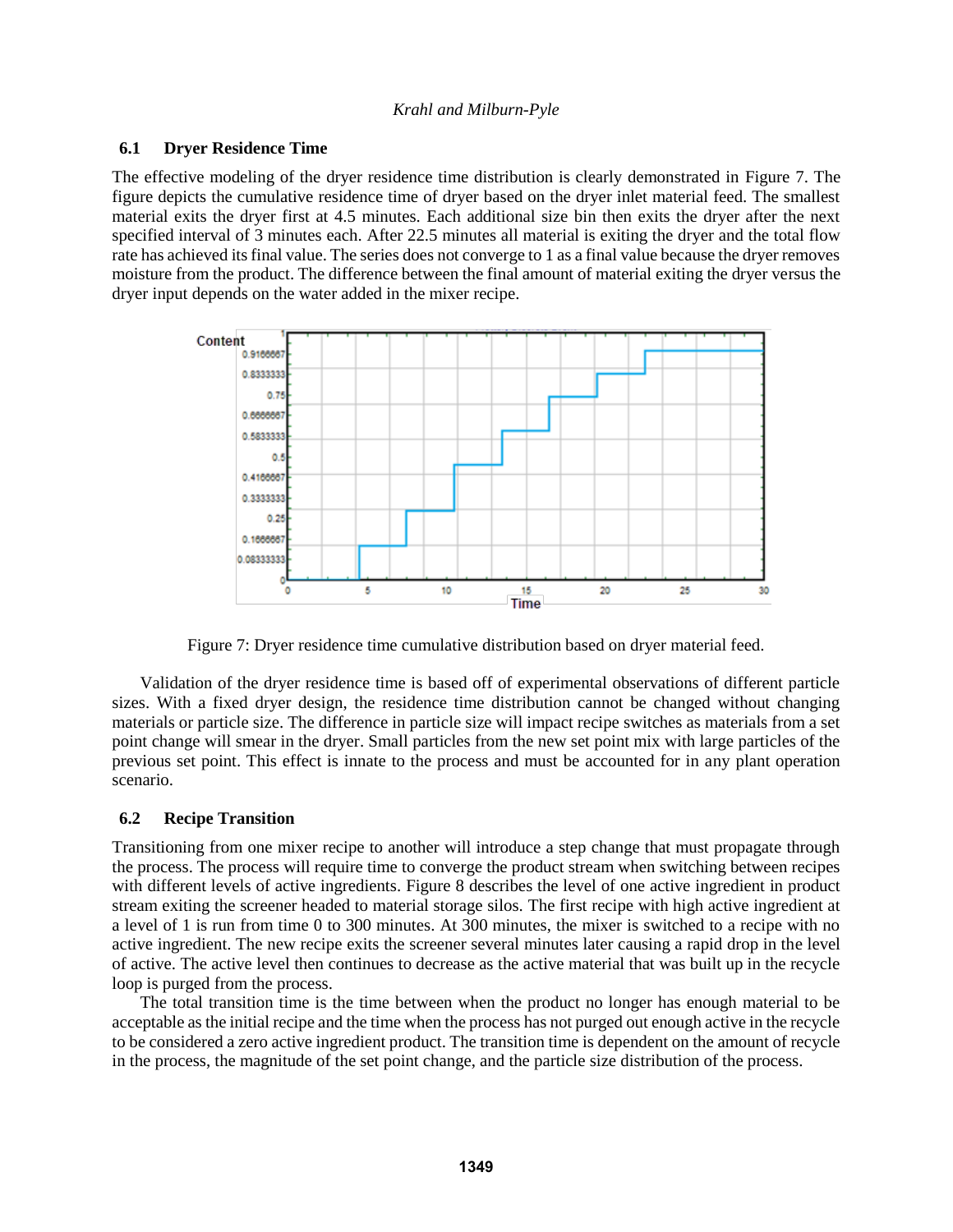

Figure 8: Active ingredient level change due to a recipe transition at 300 minutes.

<span id="page-10-0"></span>Transition time is primarily impacted by the level of recycle in the fines tank. This is because the more recycle in the process, the more residual active ingredient that must be purged from the system. This effect is seen clearly in [Figure 9.](#page-10-1) The amount of recycle is described in the minutes required to purge the process of all current recycle. The figures shows that the active percent in the product material stream decreases in several steps. The first step occurs just after 300 minutes. The amount of time spent at this active level is dependent on the recycle amount. During this time new recycle material is created with a lower amount of active ingredient which is fed into the process. The active level then decreases twice more before converging to a value close to zero.



Time [min] (set point change at 300 min)

Figure 9: Difference in transition times based on the amount of recycle in the process.

<span id="page-10-1"></span>The longer the transition time of the process, the more out of specification intermediate material is generated that must be reprocessed or discarded. Minimizing the transition time is important to reduce these operational losses. Tuning the recycle control loop on the recycle level is necessary to reduce the level in the silo as low as possible before a process transition occurs. Process transitions are required in order to provide a sufficient amount of product from two recipes to different packaging lines.

#### **6.3 Final Comments and Recommendations**

The model results allowed the client to understand their process in greater depth. The model effectively simulated process transitions and flow and compared well to experimental data. Although no individual unit operations were modeled mechanistically, using experimentally validated assumptions is sufficient to build a process model that can be evaluated for operational improvements. The client can continue to use the model to test new formulas and try different process control strategies to further minimize the transition time and waste product. All of this can be completed without spending resources on expensive experimental studies.